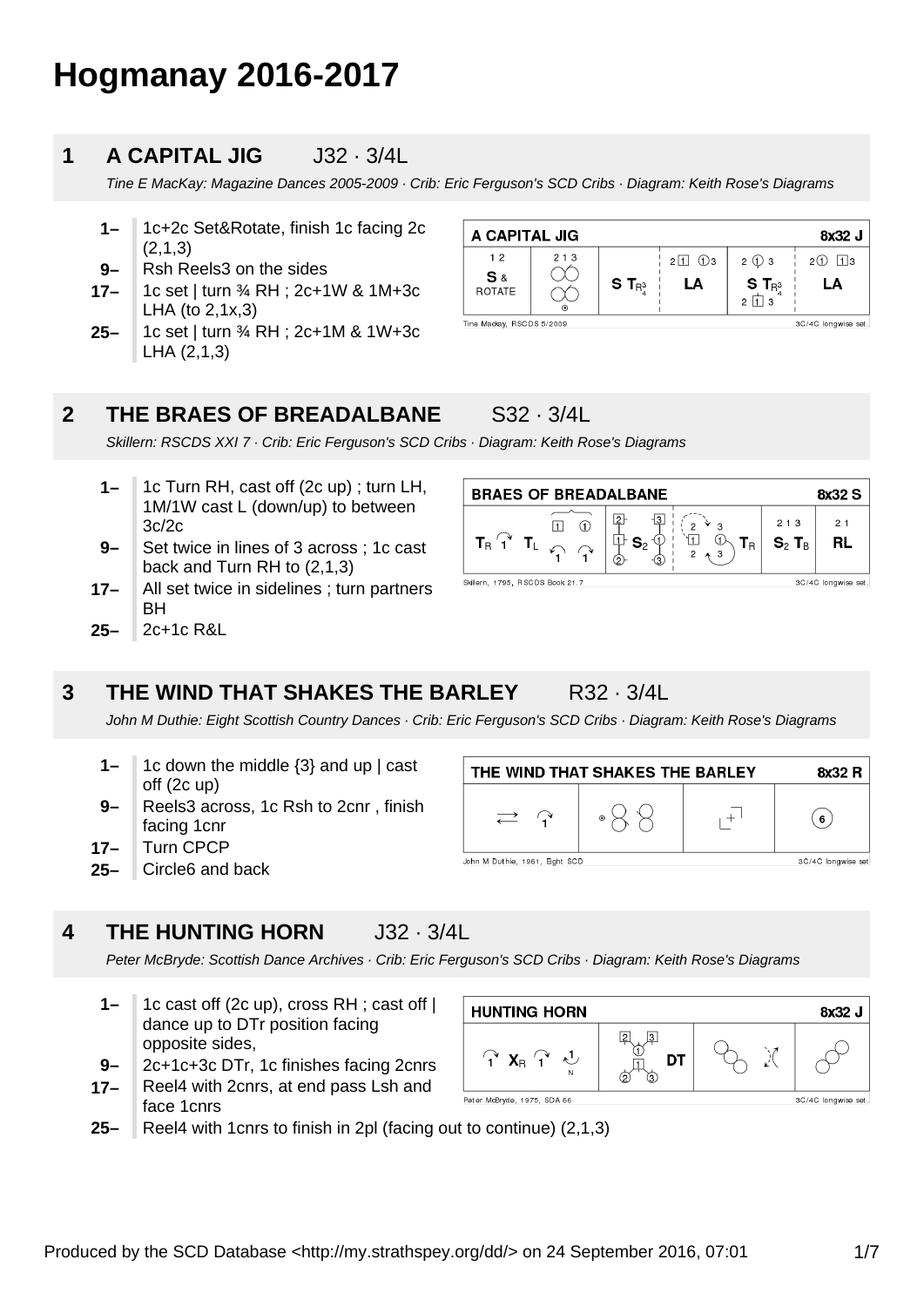### **5 ADIEU MON AMI** S32 · 3/4L

RSCDS XXIV 11 · Crib: Eric Ferguson's SCD Cribs · Diagram: Keith Rose's Diagrams

- **1–** 1c set to 2c | turn that person BH ; 1c+2c set to P, turn BH into
- **9–** 1c+2c Allemande, 1c finish facing 1cnr
- **17–** SetH&G , on [23-24] petronella turn with clap to 2pl (2,1,3)
- **25–** All Circle6 and back

### **6 ZYTGLOGGE** R32 · 3/4L

Terry Blackburn: Collecta Ursis · Crib: Eric Ferguson's SCD Cribs · Diagram: Keith Rose's Diagrams

**ADIEU MON AMI** 

 $1 + 2$ 

 $(1)$   $(2)$ 

 $S T_B$ 1814, RSCDS Book 24.11

 $12$ 

 $S T_B$ 

 $12$ 

A

 $\mathbf{s}^{\scriptscriptstyle\top}$ S

- **1–** 1c turn RH | cast (2c up) ; turn LH to face 1cnr
- **9–** 1c+1cnrs turn RH ½ **while**{2} 2cnrs set | 1c+2cnrs chase 1 place clw **while**{2} 1cnrs turn LH ¾ to face 1c on 2diag ; Repeat figure from new places (1c now faces 3cnr position)
- **17–** Repeat [9-16], 1c finish LH turn with M below W and facing 1cnr



8x32 S

 $213$ 

 $\left( 6\right)$ 

3C/4C longwise set

 $\times$ 

 $T_{\wedge}$ 

ˈs

**25–** Teapots R ; and L (2c+1W & 1M+3c RHA ; 1c pass Rsh and repeat LHA with other couple) (2,1,3)

The Zytglogge is a clock tower in the centre of Berne with clockwork figures which come into life every hour

#### **7 THE WILD GEESE** J32 · 3/4L

RSCDS XXIV 3 · Crib: Eric Ferguson's SCD Cribs · Diagram: Keith Rose's Diagrams

- **1–** 1c+3c set advancing to midline with P on R  $\vert$  BiL; 1c turn  $\frac{3}{4}$  RH and cast off to 3pl **while**{4} 3c turn ¾ RH and lead to 1pl (3,2,1)
- **9–** repeat [1-8] from new positions (1,2,3)
- **17–** 1c lead down the middle (2c up on [19-20]) ; and up to (2,1,3)
- **25–** 2c+1c R&L

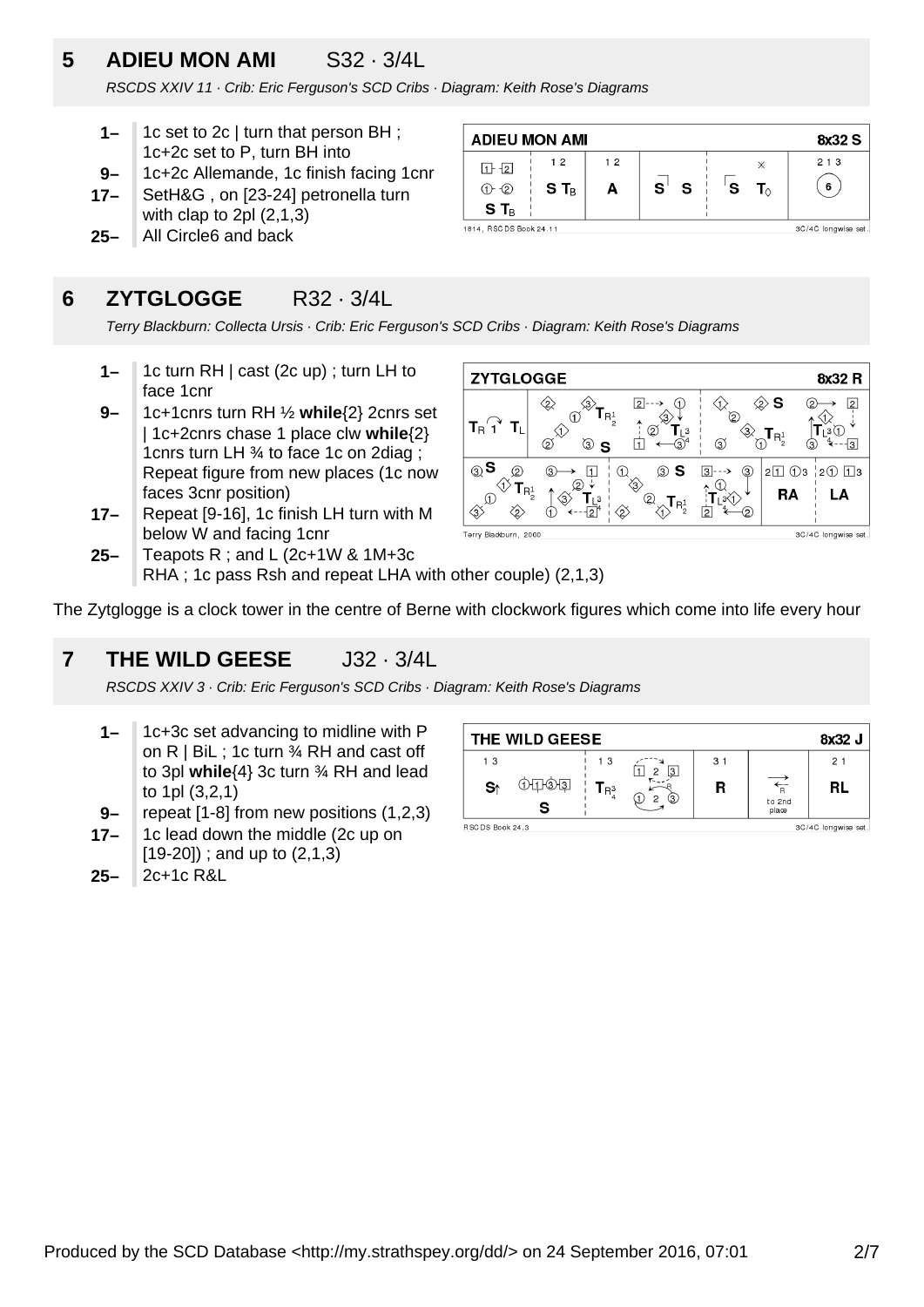### **8 THE GENTLEMAN** S32 · 3/4L

Roz Scott Huxley: RSCDS XXXV 5 · Crib: Eric Ferguson's SCD Cribs · Diagram: Keith Rose's Diagrams

- **1–** 2c step up as 1c turn BH to face P between them in line4 across | 1c+2c set, 1c advancing and passing on the second step ; ½Reel4, at end 1c pass LH to face down NHJ
- **9–** 1c dance down to face P between 3c, repeat set and ½Reel4 with 3c, finish between 3c on own side LHJ
- **17–** 1c lead to top, cross and cast to 2plx ; ½Reels3 across, Rsh to 4cnr (W up, M dn) (to 2,1,3)
- **25–** 2c+1c Poussette.

#### **9 DUKE OF PERTH** R32 · 3/4L

RSCDS I 8 · Crib: Eric Ferguson's SCD Cribs · Diagram: Keith Rose's Diagrams

- **1–** 1c turn RH, cast off (2c up) ; turn LH to face 1cnrs
- **9–** Turn CPCP, to face 1cnrs
- **17–** 1c set to and turn 1cnrs BH ; set to and turn 2cnrs BH
- **25–** Reels3{6} on the sides (Lsh to 1cnr) | 1c cross RH to 2pl.





#### **10 THE LAIRD OF MILTON'S DAUGHTER** J32 · 3/4L

Craigmyle: RSCDS XXII 10 · Crib: Eric Ferguson's SCD Cribs · Diagram: Keith Rose's Diagrams

- **1–** 1c set, cross RH ; cast off (2c up), turn LH to 1cnrs
- **9–** Corners' chain: 1c+1cnrs turn ½ RH | 1cnrs turn LH ; 1c+1cnrs turn back RH ½ | 1c turn LH 1¼ to 2cnrs
- **17–** Repeat with 2cnrs, 1c crossing LH to 2pl
- **25–** 2c+1c+3c circle6 and back

#### **LAIRD OF MILTON'S DAUGHTER** 8x32 J Corner chain ∕\$  $\otimes^{\textsf{T}^{\times}_{\textsf{L}}}$  $\widehat{\mathbf{I}}$  $S \mathbf{X}_{R}$  $T_{L}$  $T_{\mathsf{R}^1}$  $T_{L1<sup>1</sup>}$  $T_{\mathsf{R}^1}$ Corner chain  $213$  $\mathsf{T}_{\mathsf{R}_2^1}$  $\mathbf{T}_{\mathsf{R}_2^1}$ 6  $\mathsf{T}_\mathsf{L}$  $T_{L_{\alpha}^1}$ 3C/4C longwise set. Lord Craigmyle, 1950, RSCDS Book 22.10

#### **11 QUIET AND SNUG** S32 · 2/4L

Rutherford: RSCDS XX 10 · Crib: Eric Ferguson's SCD Cribs · Diagram: Keith Rose's Diagrams

- **1–** 1c (NHJ) set twice to 2W, turn P twice BH and open to face 2M
- **9–** 1c (NHJ) set twice to 2M, turn P twice BH, and open to fece down
- **17–** 1c lead down the middle {3}, lead to top {3}| cast off (2c up) (2,1,3)

```
25–
2c+1c R&L
```

| <b>QUIET AND SNUG</b> |                  |   |                  | 8x32 S |    |
|-----------------------|------------------|---|------------------|--------|----|
|                       |                  |   |                  |        | 21 |
| $\mathbf{S}_2$        | l B <sub>2</sub> |   | l B <sub>2</sub> |        |    |
|                       |                  | つ |                  |        |    |

Rutherford, 1749, RSCDS Book 20.10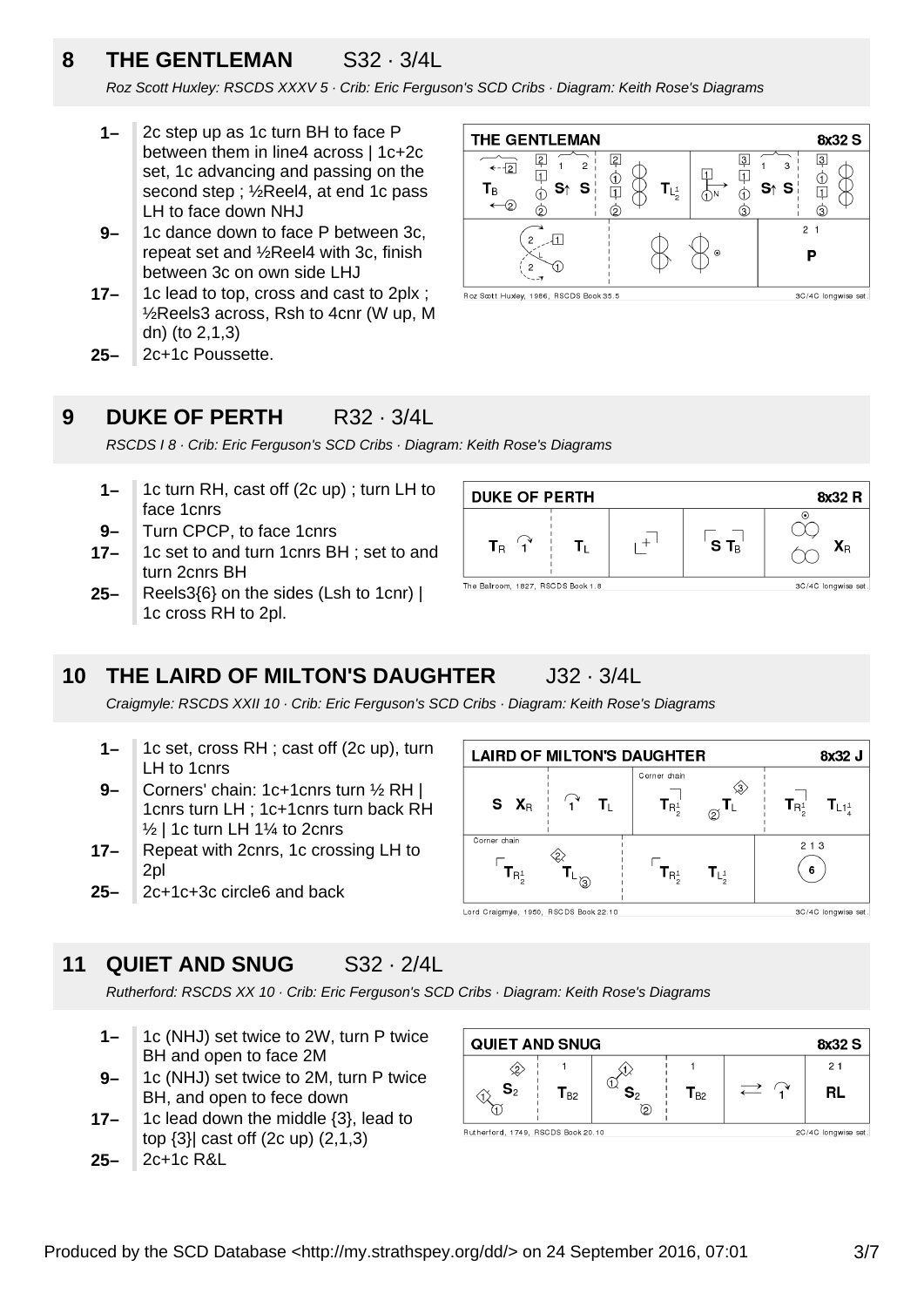# **12 FIDGET** R32 · 3/4L

Button and Whittaker: RSCDS XVI 1 · Crib: Eric Ferguson's SCD Cribs · Diagram: Keith Rose's Diagrams

- **1–** 1M facing 2M & 1W facing 2W set, change places RH ; repeat LH, finish (3c steps in) for
- **9–** 1c+2c+3c Promenade
- **17–** 1c+2c Poussette, 1c finishing for
- **25–** DTr

### **13 MRS STEWART'S JIG** J32 · 3/4L

Frans Ligtmans: RSCDS XXXV 1 · Crib: Eric Ferguson's SCD Cribs · Diagram: Keith Rose's Diagrams

- **1–** 1c set | 1W casts, 1M following, round 3W, 1W dances up round 3M and 1M dances up the middle, 1c face 3c (2c up on 7-8) (2,1x,3)
- **9–** 2c+1c+3c G-Chain (2c cross), 2M+1M finish facing out
- **17–** 2c+1c L-Chain
- **25–** 2c+1c+3c A&R ; 1c turn RH 1½ to (2,1,3)

#### **14 INVERCAULD'S REEL** S32 · 3/4L

Alexander Bowman: RSCDS XI 10 · Crib: Eric Ferguson's SCD Cribs · Diagram: Keith Rose's Diagrams

- **1–** 1c set | cast off (2c up) ; cross down between 3c and cast up to 2plx
- **9–** 2c+1c R&L, 1c finish facing 1cnr
- **17–** 1c set to and turn corners, finish between cnrs
- **25–** Reels3{6} on the sides (Lsh to 1cnrs) | 1c cross (to 2,1,3)



#### **15 THE DEIL AMANG THE TAILORS** R32 · 3/4L

RSCDS XIV 7 · Crib: Eric Ferguson's SCD Cribs · Diagram: Keith Rose's Diagrams

- **1–** 1c+2c set, ½ RHA ; set, ½ LHA
- **9–** 1c lead down the middle and up, 2c step in for
- **17–** 1c+2c Allemande
- **25–** 2c+1c+3c circle6 and back.

| THE DEIL AMANG THE TAILORS<br>8x32 R |                 |  |    |                     |
|--------------------------------------|-----------------|--|----|---------------------|
| 12                                   | 2x1x            |  | 12 | 2 1 3               |
| S RA                                 | S <del>LA</del> |  | А  | 6                   |
| Davies Collection, RSCDS Book 14.7   |                 |  |    | 3C/4C longwise set. |

| <b>FIDGET</b>                               |             |                | 8x32 R              |
|---------------------------------------------|-------------|----------------|---------------------|
| $\overline{12}$<br>$2+$                     | 123         | 1 <sub>2</sub> | 213                 |
| $S X_R$<br>SX.<br>②<br>-2                   | <b>PROM</b> | P              | DT                  |
| Button and Whittaker, 1813, RSCDS Book 16.1 |             |                | 3C/4C longwise set. |

Button and Whittaker, 1813, RSCDS Book 16.1

**MRS STEWART'S JIG** 

Frans Ligtmans, 1986, RSCDS Book 35.1

 $|1|$  $2 \nearrow 3$ 

S

 $21<sub>x</sub>3$ 

**CHAIN** 

 $21<sub>x</sub>$ 

└╈┘



8x32 J

 $T_{R1\frac{1}{2}}$ 

3C/4C longwise set

 $2 - 0 - 3$ 

↥

©−⊡−ூ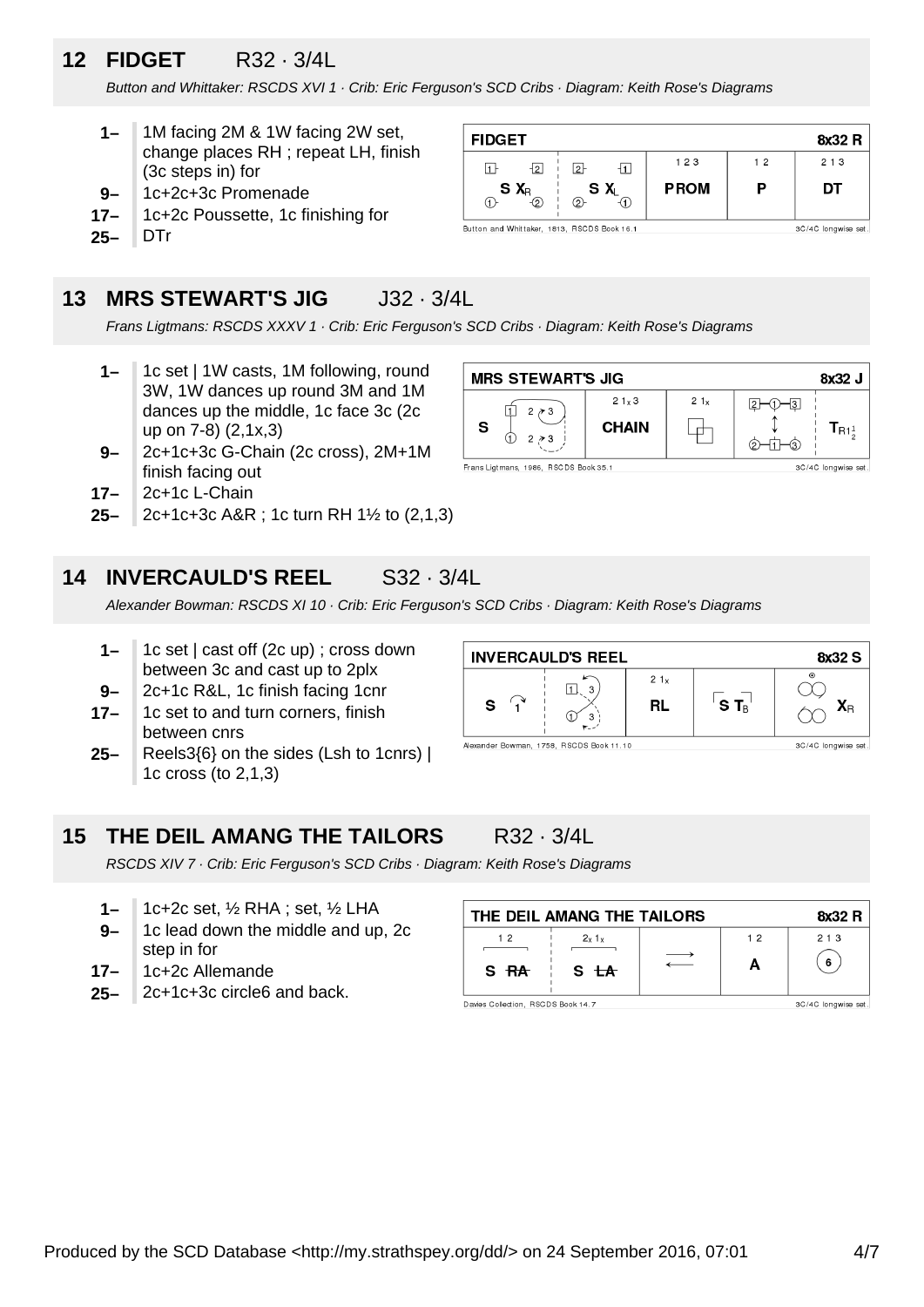# **16 THE MACHINE WITHOUT HORSES** J32 · 3/4L

Rutherford: RSCDS XII 12 · Crib: Eric Ferguson's SCD Cribs · Diagram: Keith Rose's Diagrams

- **1–** 1c set | cast off (2c up) ; 1c+3c RHA
- **9–** 1c set | cast up (2c down) ; 1c+2c LHA
- **17–** 1c followed by 2c dance between 3c, cast up round them, dance up, 1c cast off to 2pl, **while**{} 2c dance into 1pl (no loops)
- **25–** 2c+1c R&L

#### THE MACHINE WITHOUT HORSES 8x32 J  $1.3$  $12$  $\prod_{i=1}^{n} \left[\frac{1}{2}\right]$  $21$  $\mathbf{1}$  $\mathbf{s}$ **RA** S LA **RL**  $Q(3)$ Rutherford, 1772, RSCDS Book 12.12 3C/4C longwise set

#### **17 JOHN OF BON ACCORD** R32 · 3/4L

Roy Goldring: RSCDS XXXIII 5 · Crib: Eric Ferguson's SCD Cribs · Diagram: Keith Rose's Diagrams

**1-16** 4 progressive ½Reels3 across, as follows: 1c+2W (1c start Rsh) ; 1c+2M (start Lsh) ; 1c+3W (Rsh) ; 1c+3M (Lsh), 1c finish in 3pl a bit in from the sidelines (2c & 3c finish their reels in 1plx and 2plx)



- **17–** 1c turn RH, cast up one place on own sides (3c down) ; 1c ½ Fig8 round 2c (2x,1x,3x)
- **25–** All turn P  $\frac{3}{4}$  RH to face P along the midline | All Set retaining RHJ; all turn P  $\frac{3}{4}$  RH (to 2,1,3) | All Set.

#### **18 JOHN MCALPIN** S32 · 3/4L

Hugh Foss: Magazine Dances 2005-2009 · Crib: Eric Ferguson's SCD Cribs · Diagram: Keith Rose's Diagrams

- **1–** 1c advance and touch RH {1}, retire {1} | cross LH ; lead down RH (2c up) | turn LH to face 1cnrs
- **9–** Turn CPCP (to 2,1,3)
- **17–** 2W+1W+3W set, advance ; retire, and set, **while**{} 2M+1M+3M stand | set ; A&R



**25–** All cross RH |  $\frac{1}{2}$  circle6 L; All cross LH |  $\frac{1}{2}$  circle6 R (to 2,1,3)

#### **19 FIGHT ABOUT THE FIRESIDE** R32 · 3/4L

Nathaniel Gow: RSCDS I 10 · Crib: Eric Ferguson's SCD Cribs · Diagram: Keith Rose's Diagrams

- **1–** 1c lead down the middle (2c up) ; and up, to face 1cnrs
- **9–** 1W+2c and 1M+3c Reel3 across, Rsh to 1cnr, finish facing 1cnr
- **17–** 1c set to and turn corners, finish in sideline between corners



**25–** 1c set twice to P; turn RH 1 $\frac{1}{2}$  to (2,1,3) (alternative: turn BH  $\frac{1}{2}$  in PdB)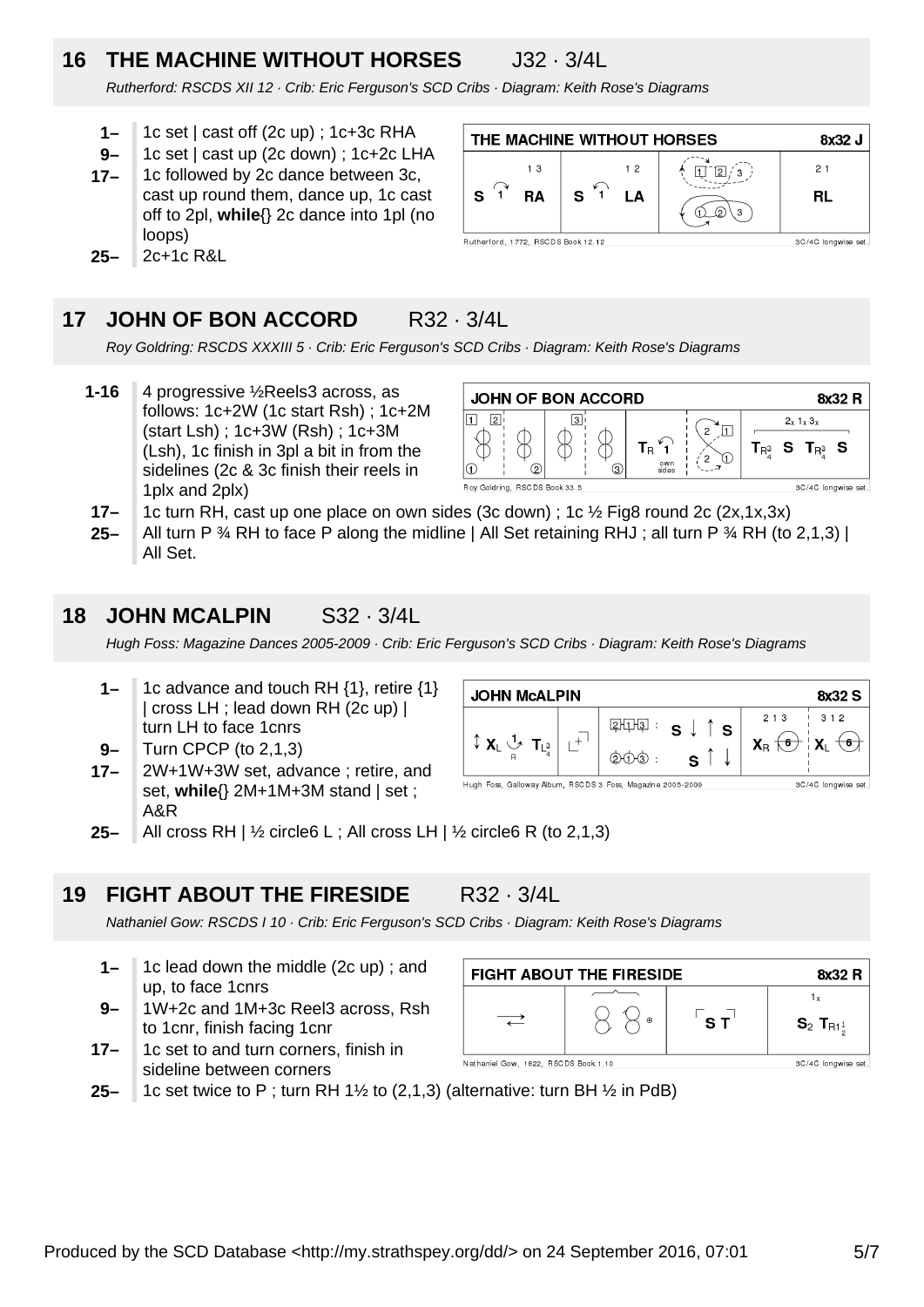### **20 TODLEN HAME** J32 · 3/4L

Thomas (19C) Wilson: RSCDS XVI 6 · Crib: Eric Ferguson's SCD Cribs · Diagram: Keith Rose's Diagrams

- **1–** 1c+2c Reel4 across, (1W+2M pass Lsh in middle to start) (2,1,3)
- **9–** 2c+1c+3c G-Chain (2c cross at beginning)
- **17–** 2c+1c R&L
- **25–** 1c dance between 3c | cast up ; dance up between  $2c \mid$  cast off to  $(2,1,3)$

#### **21 MISS MILLIGAN'S STRATHSPEY** S32 · 3/4L

RSCDS: The Leaflet Dances with Music · Crib: Eric Ferguson's SCD Cribs · Diagram: Keith Rose's Diagrams

- **1–** 1c+2c circle4 L, finish NHJ 1c facing 2c ; set, 1c turning in to face up | 1c cast off, 2c dance up (2,1,3)
- **9–** Mirror Reels3 on the sides, 1c start down and in, join hands when possible, 2c+3c finish with loops
	- RSCDS, 1973, RSCDS Leaflet 20
- **17–** 2c+1c+3c set | 2c+1c ½ LH turn and face down ; lead (LHJ) down, cross below 3c and cast up  $(1,2,3)$
- **25–** 1c+2c the Knot. (2,1,3)

#### **22 LADY SUSAN STEWART'S REEL** R32 · 3/4L

RSCDS V 9 · Crib: Eric Ferguson's SCD Cribs · Diagram: Keith Rose's Diagrams

- **1–** 1c set | cast off 2, meet below 3c ; dance to the top and cast off to face 1cnr (2c up)
- **9–** SetH&G , at end 1c set advancing to face 1cnr
- **17–** Turn CPCP, finish in the middle facing down NHJ on own side
- **25–** 1c dance down | cast up round 3c ; dance up between 2c | cast off to (2,1,3)

#### **23 FLORA'S FANCY** J32 · 3/4L

Members of Tucson Branch and Seven Pipers Scottish Society country dance class: RSCDS XLIX 8 · Crib: SCDDB Contributed Cribs & Diagrams · Diagram: Keith Rose's Diagrams

- **1--** 1c set | cast off (2c up) ; Teapots R
- **9-** tandem Reel3 across with 2c: 1W (1M staying close behind) Rsh to 2W (2,1,3)
- **17--** 1c set | ¾ turn RH ; Teapots L
- **25-** tandem Reel3 across with 3c: 1M (1W staying close behind) Rsh to 3M (2,1,3)



RSCDS Tucson & Seven Pipers Scottish Society, RSCDS Book 49.8



**MISS MILLIGAN'S STRATHSPEY** 



- **LADY SUSAN STEWART'S REEL** 8x32 R  $\mathbf{3}$ 冝  $\mathbf{L}^{\!+1}$  $\mathbf{C}$ S 's s S ( ၁ 3
- Caledonian Country Dances, 1754, RSCDS Book 5.9

3C/4C longwise set

8x32 S